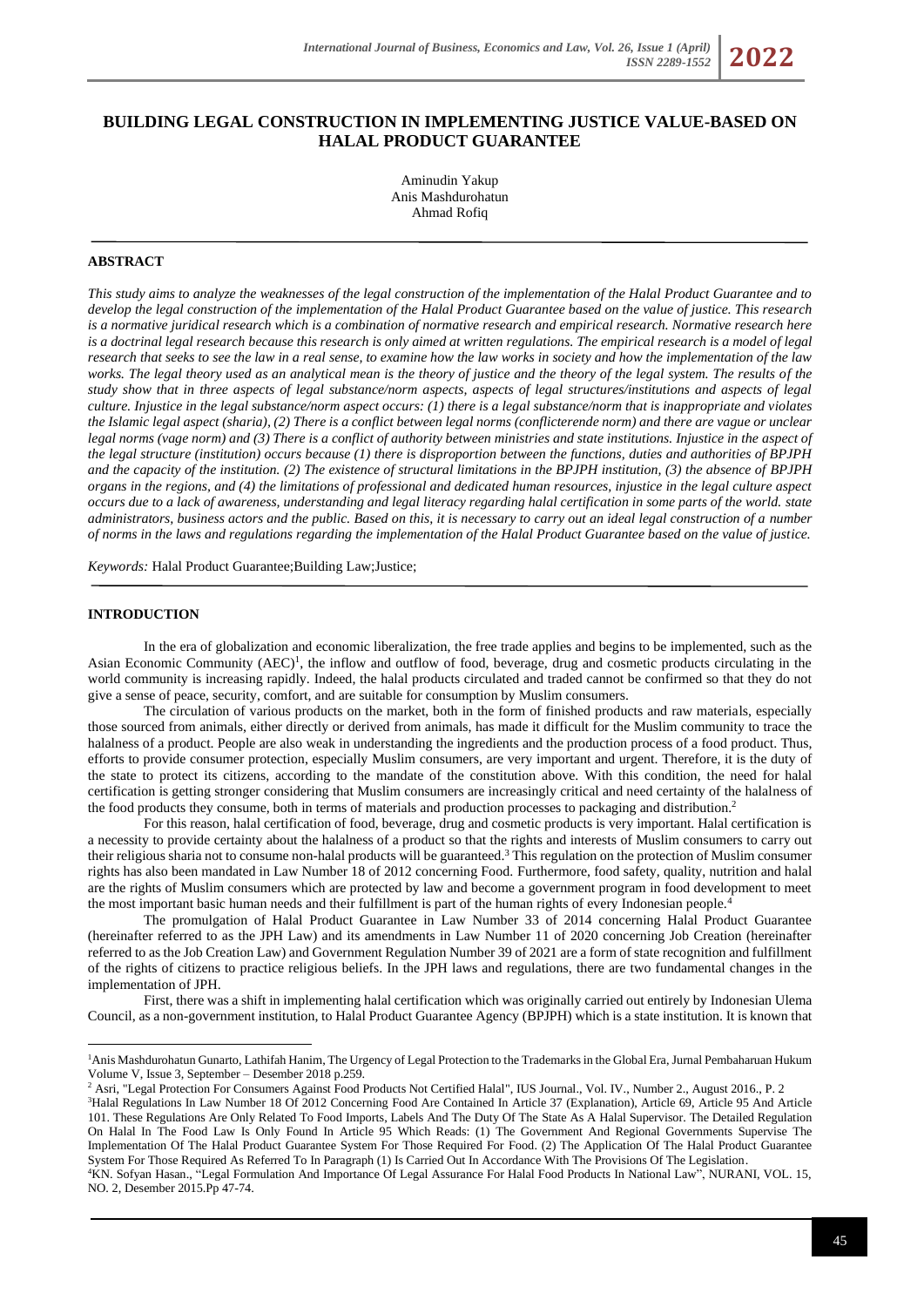the Indonesian Ulema Council (MUI) for more than 30 years has carried out halal certification in Indonesia. Halal certification carried out by MUI is as a moral responsibility to the people, because MUI as a forum for deliberation and gathering of scholars, zuamas, leaders of Islamic organizations, and Muslim scholars - has the obligation to maintain and protect the people both in terms of creed and sharia (himayatul *ummat wa ri'ayatul ummat aqidatan wa shari'atan*).

Halal certification was carried out by MUI (Indonesian Uleema Council) which began with a horrendous event that occurred at the end of 1988, namely the issue of the presence of lard in a number of well-known products.<sup>5</sup> At that time, MUI took the initiative to conduct a study on these issues and products. Departing from this incident and in order to see the development of food science and technology as well as the importance of protecting Indonesian Muslims from consuming non-halal products, the MUI then formed the Institute for the Study of Food, Drugs and Cosmetics (LPPOM MUI) on January 6, 1989 as an institution that contains the Muslim scientists (scientists) who are experts in the fields of food technology, chemistry, bio-technology, pharmaceuticals and others with the task of inspecting food products, beverages, drugs and cosmetics, where the results of the examinations are reported to the Fatwa Commission for trial, discussion, and it is determined to be halal if convincingly is halal, and then issued a halal certificate by MUI.

In the course of implementing halal certification, MUI has succeeded in building a JPH system that is credible, accountable and recognized both at the national and international levels. MUI through LPPOM MUI has collaborated with various ministries and institutions such as the Ministry of Religion, the Ministry of Agriculture, the Ministry of Health, the Ministry of Cooperatives and SMEs, the Ministry of Trade and Industry, the Ministry of Maritime Affairs and Fisheries, the Ministry of Tourism and Creative Economy, the Food and Drug Supervisory Agency (*Badan Pusat Statistik*-Indonesian). POM), the National Standardization Agency (BSN), and the Indonesian Chamber of Commerce (KADIN).<sup>6</sup> MUI has also established Regional LPPOM in 32 (thirty-two) Provinces and conducted international cooperation with Foreign Halal Institutions (LHLN) in various continents, including Asia, America, Europe and Australia, so that the existence of MUI halal certification has accepted and in Indonesia and also the world.<sup>7</sup>

Second, changes to the provisions of halal certification which were originally only voluntary in nature have changed to mandatory/obligatory.<sup>8</sup> The provisions for the obligation for halal certification in Law Number 33 of 2014 concerning Guaranteed Halal Products were decided after a long debate.<sup>9</sup>

With this obligation, all food, beverage, drug and cosmetic products that are circulated and traded in the community that have not yet been certified halal are required to be certified halal. This halal certification covers all aspects, starting from the procurement of production materials, the process to packaging and distribution must be guaranteed halal. In the JPH Law, it is also emphasized that what must be certified halal is not only food, beverages, drugs and cosmetics, but also consumer goods, chemical products, biological products, genetically engineered products, and even services.<sup>10</sup>

With these two fundamental changes, it is hoped that the existence of the Halal Product Guarantee Act (JPH) can fulfill the rights of Muslim consumers. The promulgation of JPH was initially based on consideration of a noble desire to protect the community, especially Muslims. The public has the right to protection and correct, clear and complete information both in quantity and quality of the products they consume.<sup>11</sup> The Law on Halal Product Guarantee is prepared in accordance with the principles of protection, justice, legal certainty, accountability and transparency, effectiveness and efficiency, and professionalism. The implementation of halal product guarantees aims to provide comfort, security, safety, and certainty of the availability of halal products for the public in consuming and using halal products, as well as increasing added value for business actors to produce and sell their products.<sup>12</sup>

In practical reality, the regulation of JPH in the legislation, both the JPH Law and the Job Creation Law, has given rise to various new problems in the implementation of JPH. A number of problems, such as problems with the substance or legal norms of the law, institutional issues, institutional structure and institutional authority, legal culture issues, and bureaucratic and regulatory issues, and various other basic problems have caused the implementation of JPH to be ineffective and difficult to implement. In the view of Ihsan Abdullah, a legal expert and Director of Indonesian Halal Watch, the regulation of JPH in the existing laws and regulations is not able to raise substantial issues related to the implementation of halal product guarantees. The emergence of the JPH Law, according to Ihsan, has actually created new social problems in the community because the JPH Law has repealed a law that has existed in society for 30 years. In fact, until now the laws and regulations related to the implementation of JPH are difficult to implement.

<sup>10</sup> See The Law Of The Republic Of Indonesia Number 33 Of 2014 Concerning Halal Product Guarantee Article 3

<sup>&</sup>lt;sup>5</sup> The Incident Occurred In 1988 When A Number Of Media Published The Research Results Of H Tri Susanto, Lecturer Of Food Technology, Faculty Of Agriculture, Brawijaya University, Malang. The News Reports That Several Types Of Food Circulating In Indonesia, Such As Milk, Biscuits, Chocolate, Ice Cream, Soy Sauce And Others Are Indicated To Contain Lard. The News Made People Nervous. To Ease The Public's Unrest, The Government Gave A Mandate To The Indonesian Ulema Council (MUI) To Review It. MUI Then Collaborated With The Bogor Agricultural Institute (IPB) To Conduct A Study On The Food That Was Rumored To Contain Pork Ribs.

<sup>&</sup>lt;sup>6</sup> All Forms Of Cooperation Are Aimed At Making The Process And Implementation Of Halal Certification Run In A Systematic, Legal And Accountable Manner. For More, See The History Of LPPOM MUI At Https://Www.Halalmui.Org/Mui14/Main/Page/Sejarah-Lppom-Mui.

<sup>7</sup> MUI Halal Certification Has Also Been Recognized By 45 Foreign Halal Certification Bodies From 25 Countries Https://Economy.Okezone.Com/Read/2017/10/11/320/1793316/Sejarah-Certification-Halal-Mui-Berkiprah-Sejak- 1988 See Also List Of Foreign Halal Certification Bodies In Https://Www.Halalmui.Org/Images/Stories/Pdf/LSH/LSHLN-LPPOM%20MUI.Pdf

<sup>&</sup>lt;sup>8</sup> In Article 4 Of The Law On Halal Product Assurance, It Is Emphasized That "All Products That Enter, Circulate, And Are Traded In The Territory Of Indonesia Must Be Certified Halal".

<sup>9</sup> The Discussion Of The JPH Bill Took Place During Two DPR Periods, Namely The 2004-2009 Period And The 2009-2014 Period. The Dynamics Of The Discussion Of The JPH Bill Are Very Tough Because In This Bill There Are 3 Sensitive Issues, Namely Economic Issues, Religious Issues And Political Issues Of Interest Of The Parties Involved In The Halal Certification Process. See Asep Saefuddin Jahar And Talhah, In The Socio-Political Dynamics Of The Establishment Of The JPH Law, Https://Www.Researchgate.Net/Publication/323190892\_Dinamika\_Sosial\_Politik\_Pemunjukan\_Undang-Jaminan\_Produk\_Halal

<sup>&</sup>lt;sup>11</sup>Halal Food Development Project, Directorate General Of Community Guidance And Hajj Organization, Guidebook For Social Campaign Strategy For Halal Products, Ministry Of Religion RI, Jakarta,2003, P. 5

<sup>&</sup>lt;sup>12</sup> See The Elucidation Of The Law Of The Republic Of Indonesia Number 33 Of 2014 Concerning Halal Product Guarantee.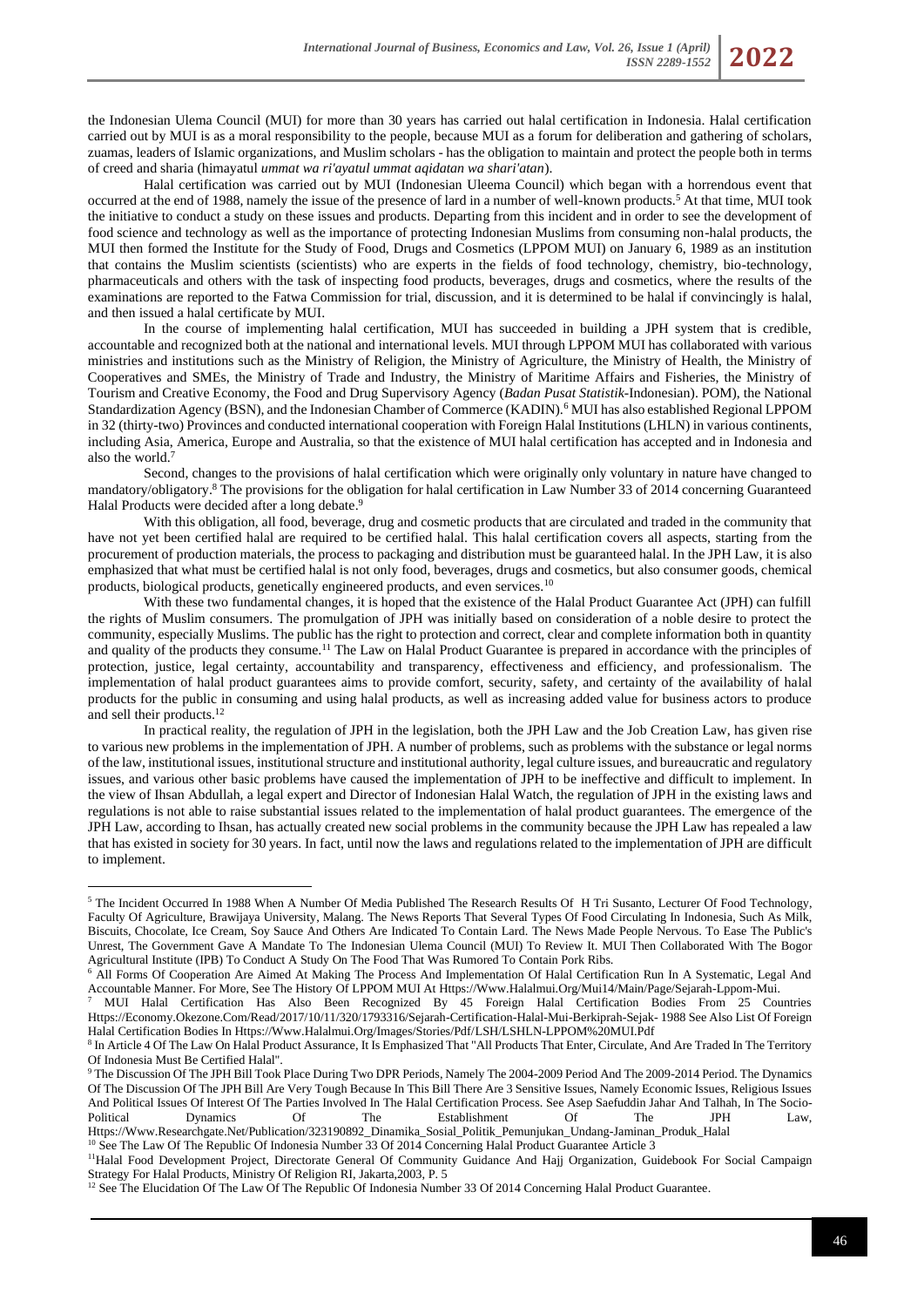Thus, it is interesting to conduct in-depth research on the weaknesses of the legal construction of the implementation of the Halal Product Guarantee, to develop the legal construction of the implementation of the Halal Product Guarantee based on the value of justice.

#### **RESEARCH METHOD**

The approach method used in this research is doctrinal and non-doctrinal. <sup>13</sup>The data used are primary and secondary.<sup>14</sup> Data collection techniques are carried out in two ways, namely library research and field studies.<sup>15</sup> Furthermore, the collected data was analyzed using descriptive analysis.<sup>16</sup>

## **RESEARCH RESULTS AND DISCUSSION**

#### **1. Weaknesses in the legal construction of the current Halal Product Guarantee.**

Indonesia is a state of law,<sup>17</sup> guaranteeing halal products is a form of legal protection for Indonesian citizens. This legal protection is realized by the enactment of the halal product guarantee law.

Article 2 of the JPH Law states that the implementation of JPH is based on: (1) Protection, (2) Justice, (3) Legal Certainty, (4) Accountability and Transparency, (5) Effectiveness and Efficiency, and (6) Professionalism. Based on these six principles, it is hoped that a JPH implementation system can be created that can provide comfort, security, safety, and certainty of the availability of halal products that can be consumed and used by the community and can provide added value for business actors to produce and sell halal products.<sup>18</sup>

These six principles are ideal principles to formulate a regulation related to the public. However, have these six principles been realized in the regulation of the JPH Law, the Job Creation Law and its implementing regulations? Based on the results of this study, researchers found legal injustice in the regulation of JPH implementation. This injustice has become a weak point in the regulation of JPH implementation. This injustice has an impact on the absence of legal certainty, unprofessionalism in the implementation of JPH and the ineffective and inefficient implementation of these regulations. Injustice occurs in the legal system for the implementation of halal product guarantees.

Hans Kelsen's<sup>19</sup> view of the legal system does not actually cover all matters related to the legal system itself because the legal system is not limited to legal products but also includes components of the application of law.

The legal system theory was further developed by Lawrence Meir Friedman, a legal expert and historian from Stanford University USA. According to Friedman, there are four main elements of a legal system, namely:

- a. Legal Structure/structure of the law.
- b. Contents of the Law (Legal Substance/Substance rule of the law).
- c. Legal Culture (Legal Culture/culture of the law).
- d. Legal Impact/impact of the law.

Furthermore, according to Friedman, of the four elements above, there are three elements that determine the success or failure of law enforcement, namely elements of legal substance, legal structure or legal institutions and legal culture.

These three things are the soul or spirit of a legal system that moves law into a social system. Friedman said that the legal system is a process that begins with an input in the form of raw materials in the form of a concept which is then processed by parliament into a decision or law. The three elements that determine law enforcement are further elaborated by Friedman as follows:

First, the legal structure or legal institutions. In Friedman's theory it is said: "To begin with, the legal system has the structure of a legal system consist of elements of this kind: the number and size of courts; their jurisdiction …Structure also means how the legislature is organized ... what procedures the police department follow, and so on".<sup>20</sup>

So according to Friedman, the legal system has a legal system structure consisting of elements such as the number and size of courts and their jurisdiction. Structure also means how the legislature is organized, what procedures are carried out by the police as law enforcers, and so on. Structure is a pattern that shows how the law is carried out according to its formal provisions. This structure explains how the courts, lawmakers and law enforcement agencies or institutions as well as the legal process run and run. This is what is referred to as a structural system that determines whether or not the law can be implemented properly.

In every law, the institution (structure) is always determined as the implementer of the law. In Indonesia, in the context of criminal law, for example, based on Law No. 8/1981 on criminal procedural law, the legal structure includes; starting from the police, prosecutors, courts and criminal implementing agencies (prisons). The authority of law enforcement agencies is guaranteed

<sup>16</sup> Sugiyono, Understanding Qualitative Research, Equipped with Sample Proposals and Research Reports, Alfabeta, Bandung, 2015, pp. 25.

<sup>17</sup>Article 1 paragraph 3 of the 1945 Constitution of the Republic of Indonesia. See too Mukthie Fajar, Constitutional Reform during the Paradigmatic Transition Period , Intrans, Malang, 2001, p.11., Aidul Fitriciada Azhari, Indonesian State of Law: Decolonization and Reconstruction of Traditions, Jurnal Hukum IUS QUIA IUSTUM NO. 4 VOL. 19 OKTOBER 2012: 489-505.

<sup>18</sup> JPH Law Articles 2 And 3

<sup>&</sup>lt;sup>13</sup>Anis Mashdurohatun, Hayyan Ul Haq, Sony Zulhuda, Social Function Reconstruction Of Intellectual Property Rights (Ipr) Based On Justice Values, International Journal Of Law Reconstruction Volume I, Issue 1, September 2017. P.143.

<sup>14</sup> Anis Mashdurohatun, Indra Yuliawan , Adhi Budi Susilo , Andri Winjaya Laksamana , M. Ali Mansyur.The Effectiveness Of Intellectual Property Rights Protection To Improve Creative Economy Realization In Semarang District. Journal of Southwest Jiaotong University / Vol.56 No.2 Apr. 2021.pp.385-393.

<sup>&</sup>lt;sup>15</sup> E. Warassih, "Socio-legal Studies, History and Development Dynamics," in The Workshop on Research Methodology Updating Law, 2006, p. 6.

<sup>19</sup> Hans Kelsen, *"Teori Umum Tentang Hukum* Dan *Negara",* Bandung: Nusa Media, 2008, P.159

<sup>20</sup> Lawrence Mier Friedman, *"Sistem Hukum Perspektif Ilmu Sosial*", Bandung: Nusa Media, 1984, P. 5-6.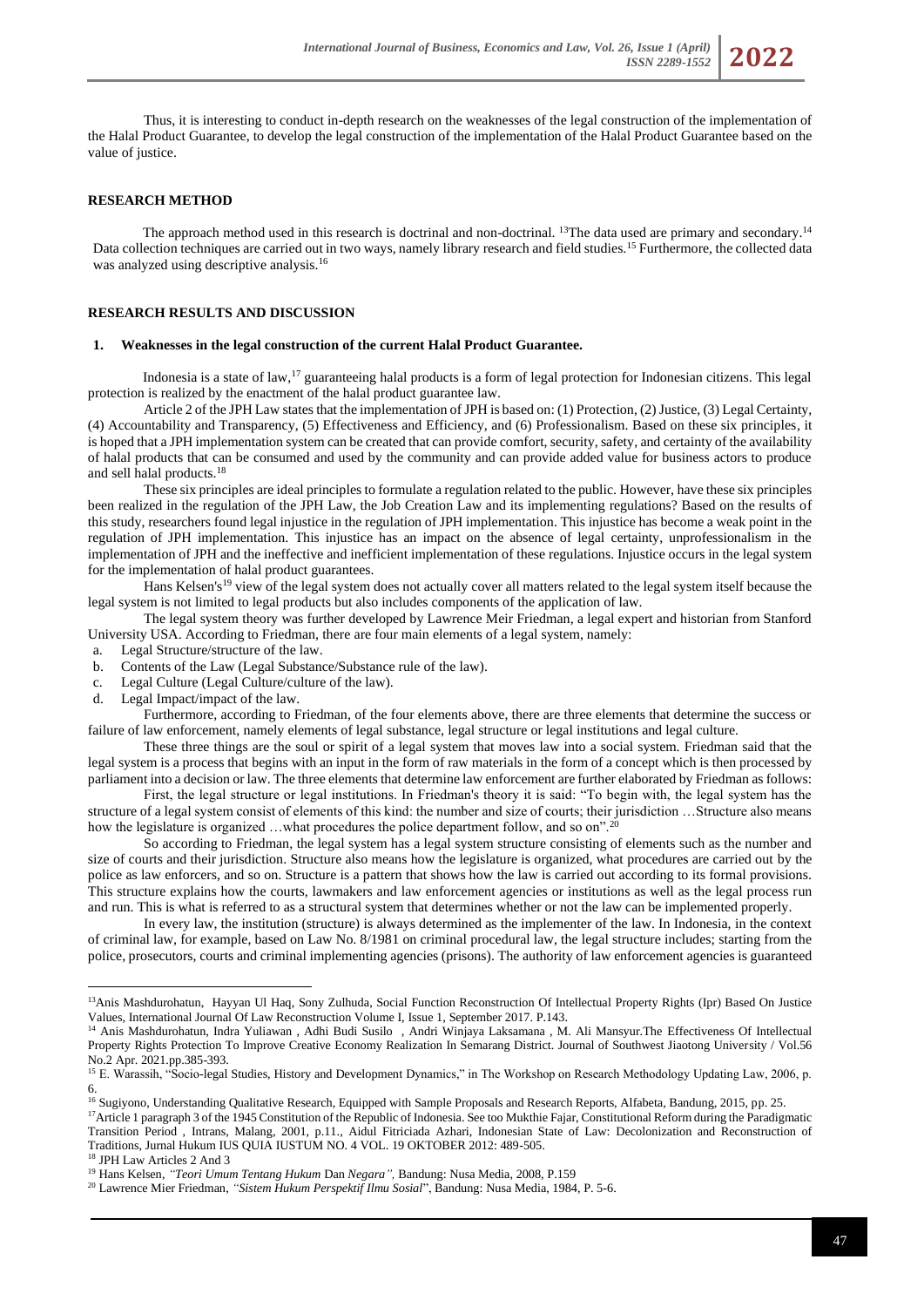by law so that in carrying out their duties and responsibilities, they are free from the influence of government power and other influences. However, in the context of state administrative law, such as the implementation of halal product guarantees, the legal structures (institutions) in the JPH Law are the Halal Product Guarantee Agency (BPJPH), MUI, and other institutions involved in the implementation of JPH.

The institutions that are mandated by law to implement the law, Friedman continued, must be supported by good and competent officials, otherwise justice will not be achieved and the enforcement or application of the law will not work effectively. Law enforcement factors play an important role in the functioning of the law. In addition, the quality factor of the regulation (legal substance) is also decisive.

Second, the legal substance. In Friedman's theory this is also referred to as a substantial system that determines whether or not the law can be implemented. Substance also means the products produced by people who are in the legal system which includes the decisions they make, the new rules they make. Substance also includes living law, not just the rules contained in law books.<sup>21</sup>

Third, legal culture. Legal culture according to Lawrence Meir Friedman is human attitudes towards the law and the legal system-beliefs, values, thoughts, and expectations. Legal culture is the atmosphere of social thought and social forces that determine how the law is used, avoided, or abused. Legal culture is also closely related to public legal awareness. The higher the legal awareness of the community, a good legal culture will be created and can change the mindset of the community regarding the law so far. In simple terms, the level of community compliance with the law is one indicator of the functioning of the law.<sup>22</sup>

The relationship between the three elements of the legal system above is like mechanical work, where the legal structure is likened to a machine, the substance is what the machine does and produces. While legal culture is anything or anyone who decides to turn on and turn off the machine, and decides how the machine is used. The three elements of the legal system initiated by Friedman serve as a basis and analytical tool for researchers to assess how the implementation of Halal Product Guarantee in the JPH Law and the Job Creation Law.

The law on the implementation of Halal Product Assurance in the Indonesian laws and regulations, especially in the 3 main/basic regulations, is unfair. Legal injustice in the implementation of halal product guarantees occurs due to weaknesses in three aspects that make up the legal system, namely aspects of legal substance or norms (legal substance), legal structures or legal institutions (legal structure) and legal culture (legal culture). As a result of injustice and weakness in these three aspects, the law for implementing JPH does not run effectively and efficiently and experiences many legal obstacles in its implementation.

The legal problems and weaknesses in the implementation of JPH in these three aspects<sup>23</sup> occur in the following matters: a. Aspects of Legal Substance or Norms (legal substance):

- 1) There are legal substances or norms that are inappropriate and violate aspects of Islamic law (sharia). In addition, there are also legal norms that have the potential to violate sharia aspects and can cause uncertainty about the halalness of the product.
- 2) There is a conflict of legal norms (conflicterende norm/antinomy norm) and there are also vague legal norms or unclear norms (vage norm) in the JPH laws and regulations. Norm conflicts also occur in the form of excessive regulations, ultra vires and even contrary to higher laws and regulations,
- 3) There is a conflict of authority. Norm conflicts that occur between JPH legislation and other laws give rise to conflicts of authority between ministries and state institutions, such as between BPJPH and BSN/KAN.
- b. Legal Structural Aspects:
- 1) Disproportionate between the functions and duties as well as the authority mandated to BPJPH with the existing capacity of the institution. With the 10 Authorities given to BPJPH, BPJPH becomes a super body institution with various functions ranging from regulator, operator, education, socialization, accreditation, supervision and enforcement functions. Meanwhile, the capacity of the institution is very limited in terms of the structure and organization of the BPJPH institution as well as its human resources.
- 2) There is no BPJPH Organ in the Region. The implementation of JPH in the regions (provinces) is carried out by a Task Force (Satgas), where this Task Force is held by the Heads of the Islamic Community Guidance Division or the Head of the Islamic Religious Affairs and Sharia Guidance Division at the Provincial Office of the Ministry of Religion. In addition, there is no BPJPH organ at the Regency/City level. This condition is one of the main factors that makes the implementation of the Act not going well and ineffective.
- 3) Limited professional and dedicated human resources. The existence of BPJPH, which is structurally under the Minister, makes the human resources in this agency often rotate and transfer so that the human resources who handle the implementation of JPH are not dedicated and unprofessional. Likewise, changes and changes in agency leaders who do not pay attention to aspects of competence and experience in the field of halal certification make the implementation of JPH not managed professionally.
- c. Aspects of legal culture (legal culture)
- 1) Lack of legal awareness and understanding of halal certification in some state administrators.
- 2) The lack of knowledge and understanding of the urgency of halal certification for business actors.
- 3) Lack of legal awareness and literacy about halal in the community.

<sup>21</sup> *Ibid.* P. 6-7

<sup>22</sup> *Ibid.* P. 8-9

<sup>&</sup>lt;sup>23</sup>Anis Mashdurohatun, Gunarto, Oktavianto Setvo Nugroho, Concept Of Appraisal Institutions In Assessing The Valuation Of Intangible Assets On Small Medium Enterprises Intellectual Property As Object Of Credit Guarantee To Improve Community's Creative Economy, Jurnal Pembaharuan Hukum Volume 8, Number 3, December 2021,pp.485-502.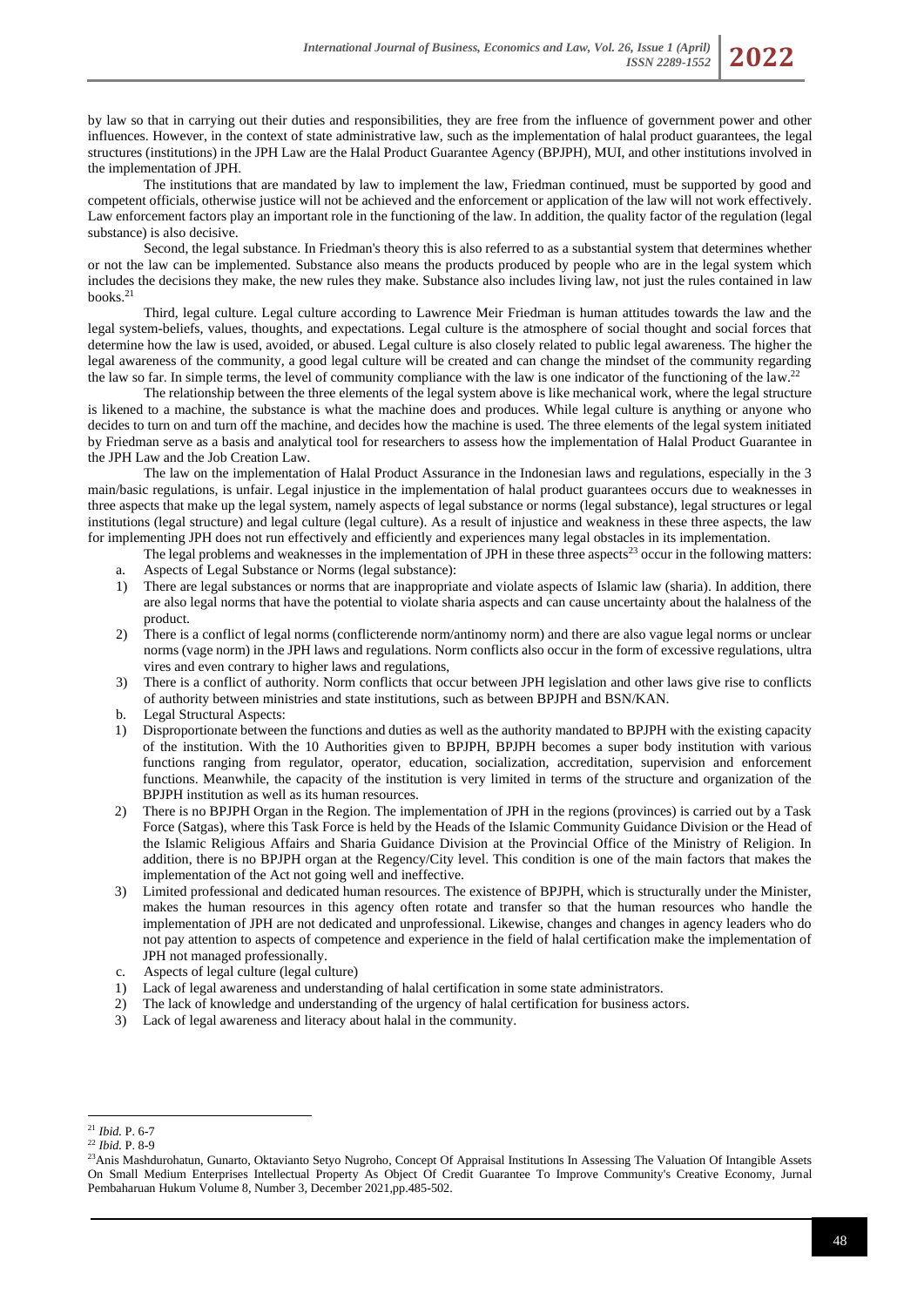## **2. Building a legal construction for the implementation of the Halal Product Guarantee based on the value of justice**

Justice in the context of Islamic law, $^{24}$  that what is meant by law (al-hukm), in the study of Usul figh, is the khitab of Allah SWT (kalam Allah or revelation), either directly (matlu) namely the Qur'an or indirectly (ghairu matluw). namely the hadith or sunnah of the Prophet related to the actions of a mukallaf. Based on this definition, in Islamic law, it is Allah SWT who becomes al-Hakim (Determinant or Law-Maker) so that the source of law (mashdar al-hukm) in Islamic law is the word of Allah SWT (Al-Qur'an and Sunnah). Scholars or mujtahids do not make or determine laws but only do istinbath al-hukm (conclude the law) and tathbiq al-hukm (excavate and apply legal messages from their sources in order to answer the legal questions asked).<sup>25</sup>

Based on that, justice in Islamic law (shari'ah) in the sense of putting something in its place means putting and placing the revelation or word of Allah SWT (Al-Qur'an and Sunnah) in its place as a source of law [mashdar al-hukm] and put reason (ratio) under revelation. Intellect must be subject to revelation, but in understanding revelation, reason (ratio) also plays a very important role.

Building a legal construction for the implementation of Halal Product Guarantee based on the value of justice must be carried out so that the implementation and implementation of the JPH law is effective, efficient and applicable. This is in line with the decision of the Constitutional Court Number 91/PUU-XVIII/2020 which granted the Judicial Review of the Job Creation Law and decided that the formation of the Act was contrary to the 1945 Constitution. Therefore, the Constitutional Court ordered that a revision of the Job Creation Act should be made within 2 years after the Constitutional Court's decision is made.

- Building the legal construction of the JPH implementation is carried out in three forms.
- a. Amend the law on JPH administration, especially the three basic JPH regulations, namely the JPH Law, the Job Creation Law and PP 39 of 2021. The amendments to the three laws and regulations are carried out by:
- 1) Revise problematic legal norms contained in a number of articles in the JPH legislation. The regulations that must be revised are Article 5 paragraph (1), 6, 10 paragraph (1) letter c, 13, 14 paragraph (2) letter c, 17, 18, 19, 20 21, 22, 28, 29 paragraph (2) , 30, 33, 34, 37, 46, and 47 of the Halal Product Guarantee Act and the Job Creation Law Article 48 Numbers 1, 3, 5, 9. 11, 14 and 19.
- 2) Revise the legal provisions containing the following problems:
- a) Legal provisions that are not in line and have the potential to violate aspects of Islamic law, such as provisions relating to halal fiqh in the JPH Law, self declare, automatic certificate extension, requirements for halal auditors, halal supervisors, halal supervisors, halal production process companions and foreign halal institutions country.
- b) The legal provisions related to the functions, duties and authorities of BPJPH are overloaded and disproportionate to the capacity of the institution. In addition, there are conflicts of authority with other state institutions.
- c) Legal provisions in which there is a conflict of norms (conflicterende norm/antinomy norm), both conflicts of norms between articles in the JPH legislation and conflicts of norms that occur between one law and another. In addition, revisions were also made to articles containing vague legal norms or vage norms in the JPH laws and regulations. Revisions are also made to regulations that are excessive, ultra vires and even contrary to higher laws and regulations,
- 3) Granting certain regulatory authorities to the competent institutions in their fields. For example, related to aspects of Islamic law (sharia) it does not need to be regulated in the law but is left to the authoritative institution to determine it, namely the MUI. Likewise, aspects of accreditation and preparation of norms, standards, assessment and conformity are left to the authoritative institution for that, namely BSN (KAN). The norms regarding the duties, functions and authorities of BPJPH must be revised by limiting the duties and functions as well as the authority of BPJPH.
- b. Building legal construction through the legal and institutional structure of BPJPH. The position of BPJPH needs to be repositioned in the state institutional structure. With the large and strategic tasks, functions and authorities of BPJPH, BPJPH needs to be appointed as a Non-Ministerial Government Institution (LPNK) which is directly responsible to the President. With the structural reconstruction of BPJPH to become an LPNK, there will be many advantages and advantages in implementing JPH when compared to being an agency under the ministry.
- c. Building legal construction through legal culture. Socialization, education and literacy are carried out systematically, integrated and programmed about the urgency of halal certification, both to state administrators in various ministries and related institutions as well as to business actors and the community. Halal certification is not only a protection for Muslim consumers but also an added value that can increase product marketing which in turn can advance the national economy.

# **CONCLUSION**

The law on the implementation of Halal Product Assurance in the Indonesian laws and regulations, especially in the 3 main/basic regulations, is unfair. Legal injustice in the implementation of halal product guarantees occurs due to weaknesses in three aspects that make up the legal system, namely aspects of legal substance or norms (legal substance), legal structures or legal institutions (legal structure) and legal culture (legal culture). This has an impact on the implementation of the Halal Product Guarantee not running effectively and efficiently. Building a legal construction for the implementation of the Halal Product Guarantee based on values and principles of justice must be carried out so that the implementation and implementation of the JPH law is effective, efficient and applicable. The necessity to carry out this reconstruction is in line with the decision of the Constitutional Court Number 91/PUU-XVIII/2020 which granted the Judicial Review of the Job Creation Law and decided that the formation of the Act was contrary to the 1945 Constitution. Therefore, the Constitutional Court ordered that a revision of the Job Creation Law be made in 2 years after the Constitutional Court's decision is issued. Building a legal construction for the implementation of Halal Product Guarantee through three laws and regulations, namely the JPH Law, the Job Creation Law and PP 39 of 2021.

<sup>24</sup> Ahmad Rofiq, Islamic Law in Indonesia, Raja Grafindo Persada, Jakarta, 1998, p. 181

<sup>25</sup> Satria Effendi M. Zein*, "Ushul Fiqh",* Jakarta: Prenada Group, 2005, P. 34, 64 And 68.